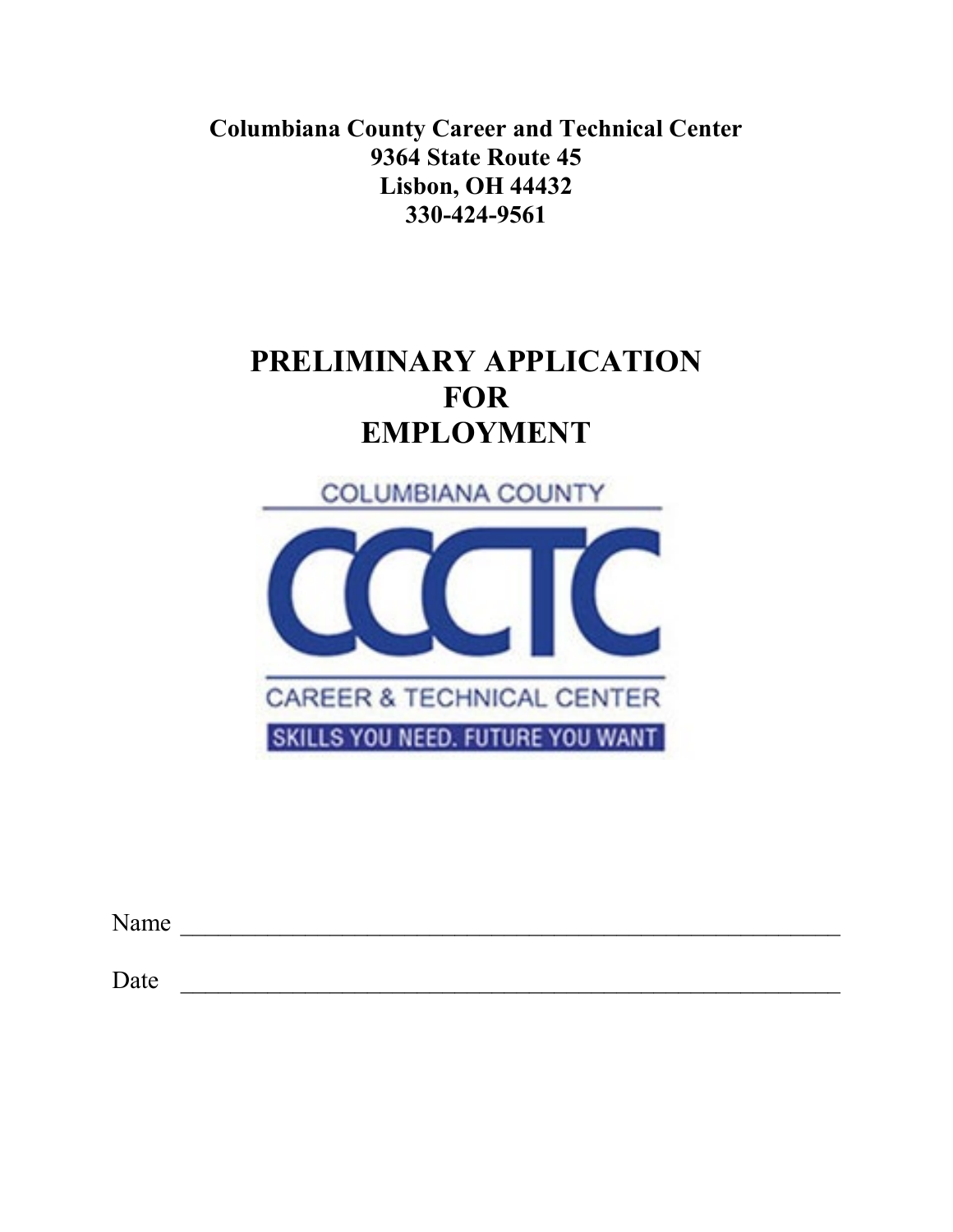# **COLUMBIANA COUNTY CAREER AND TECHNICAL CENTER 9364 STATE ROUTE 45 LISBON, OH 44432 330-424-9561**



## 1. Please complete this application and return to: *Willard C. Adkins, Superintendent Columbiana County Career and Technical Center 9364 State Route 45 Lisbon, OH 44432*

- 2. Please enclose a copy of the following (if applicable):
	- a. Your teaching certificate(s) or letter from your Dean confirming your certification areas.
	- b. An official transcript.
	- c. Your credentials that include at least three letters of reference.
	- d. Resume and lists of references.
- 3. After review of the completed application and other materials received, interviews will be arranged (by invitation only) with selected candidates for vacant positions.

## **Demographic information:**

| Name                                             |                                  |        |
|--------------------------------------------------|----------------------------------|--------|
| Last<br>Address                                  | First                            | Middle |
| City<br>State                                    | $\mathop{\mathrm{Zip}}\nolimits$ | Phone  |
| Social Security Number (to verify certification) |                                  |        |

#### **For what position are you applying?** Please check below:

| High School Teacher (9-12) | Subject Area           |  |
|----------------------------|------------------------|--|
| Administrative             | Position               |  |
| Classified                 | <b>Adult Education</b> |  |

**Certification Area(s):** (if applicable, please list certificates you presently have or those you anticipate receiving as a result of completion of studies)

| Type | Areas | Grade Levels |
|------|-------|--------------|
|      |       |              |
|      |       |              |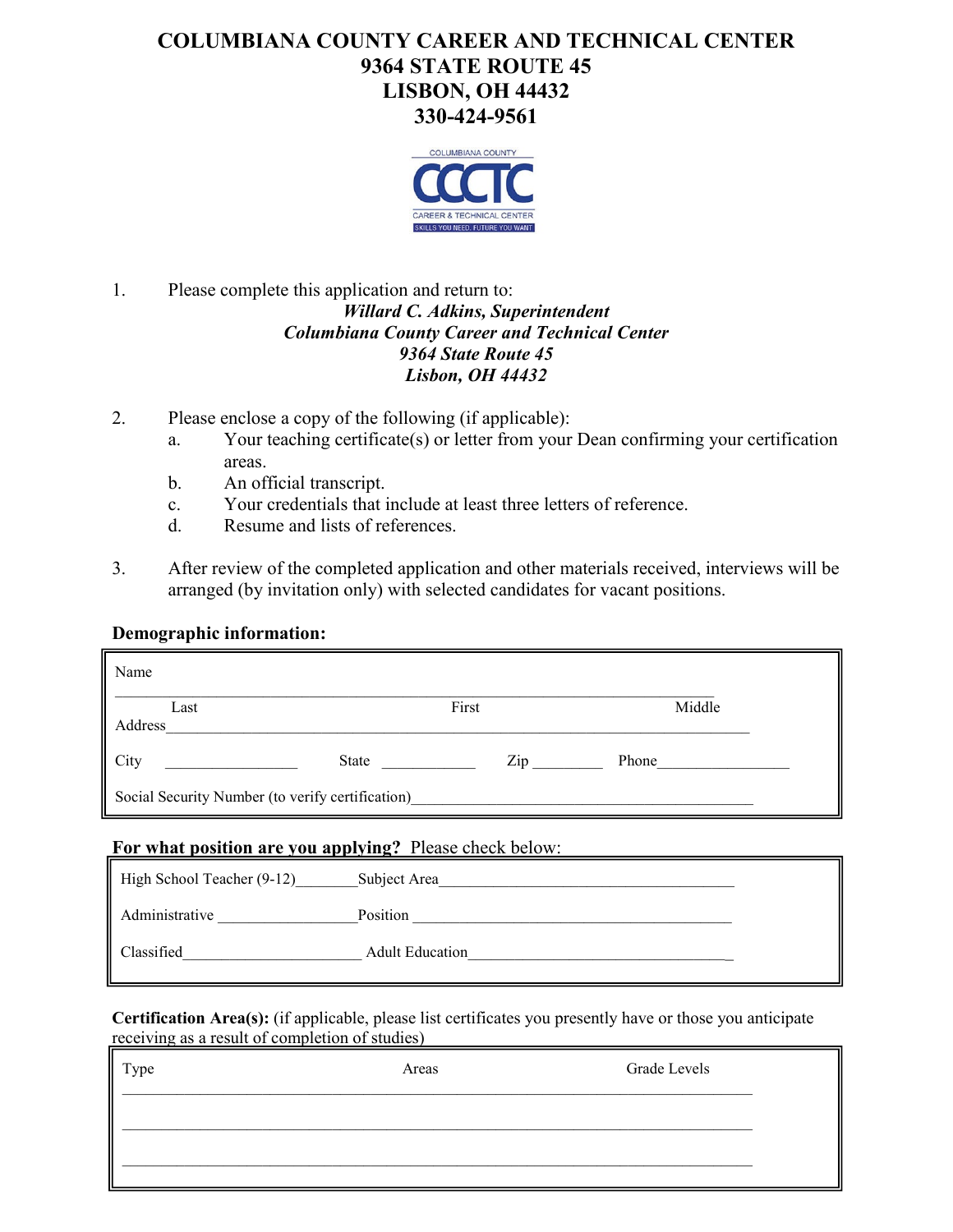**Education** (if you have not yet graduated, please list degree and date anticipated)

|                           | School/Location | Major/Minor | Degree |
|---------------------------|-----------------|-------------|--------|
| High School Attended      |                 |             |        |
| Colleges and Universities |                 |             |        |
|                           |                 |             |        |
|                           |                 |             |        |

**Teaching/Administrative Experience** (include student teaching experience if you have less than three year teaching experience)

| Dates | School | Address | Position/Subjects |
|-------|--------|---------|-------------------|
|       |        |         |                   |
|       |        |         |                   |
|       |        |         |                   |
|       |        |         |                   |

### **Other employment experience**

| $\parallel$ Dates | Employer | Address | Position |
|-------------------|----------|---------|----------|
|                   |          |         |          |
|                   |          |         |          |
|                   |          |         |          |
|                   |          |         |          |
|                   |          |         |          |

# **Professional Involvement**

| Organization | Involvement (conferences, articles, leadership positions<br>please include dates) |
|--------------|-----------------------------------------------------------------------------------|
|              |                                                                                   |
|              |                                                                                   |
|              |                                                                                   |

Are you involved in any organization outside your profession? \_\_\_\_\_\_\_ yes \_\_\_\_\_\_ no

If yes, have you held or do you hold any leadership position? \_\_\_\_\_\_\_ yes \_\_\_\_\_\_ no